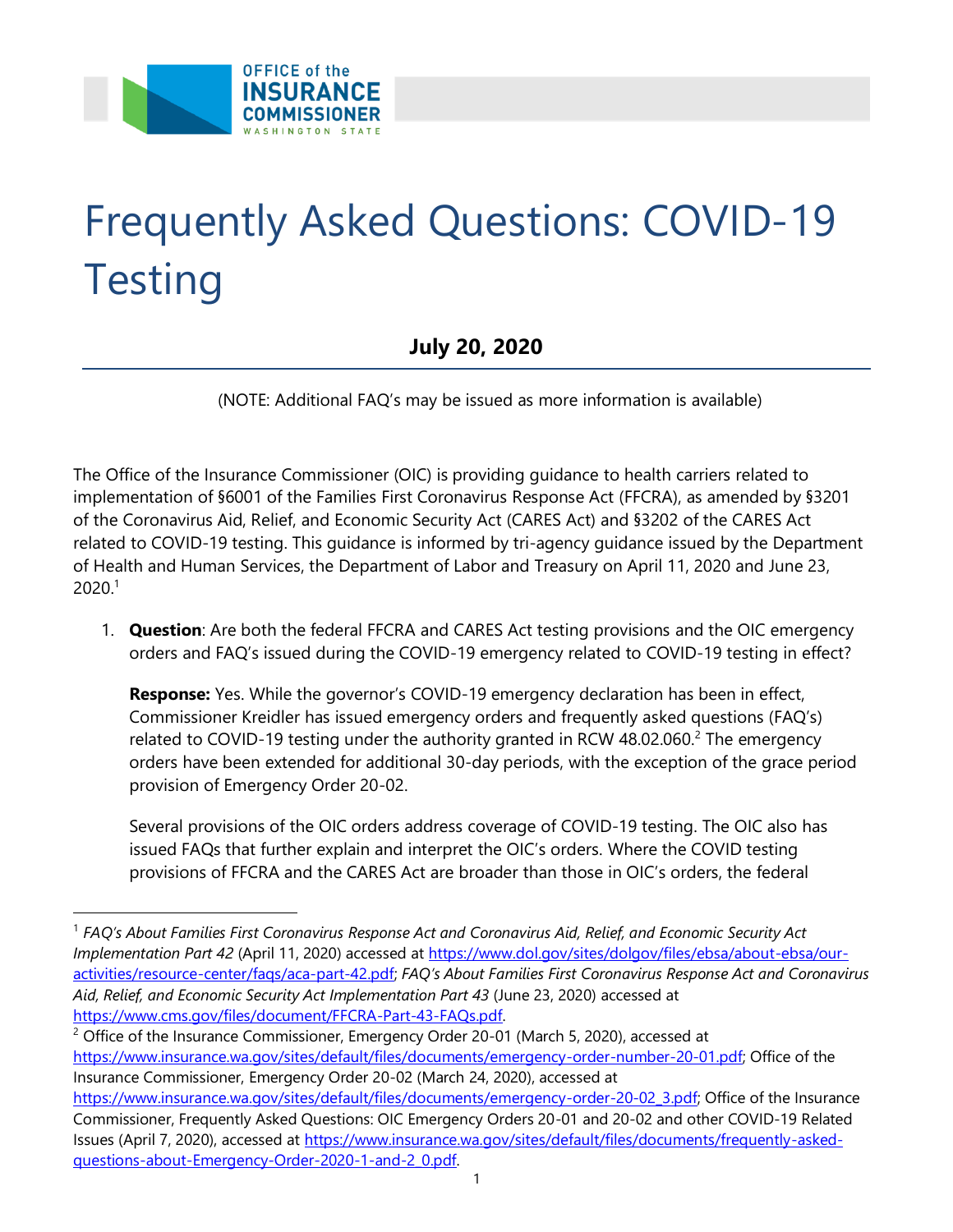standard applies. Where OIC's orders provide greater coverage than that required under federal law, the commissioner's orders and state law are the applicable standard. As discussed in previous FAQs, Directive B of Emergency Order 20-02 requires carriers to cover prior to application of any deductible and without cost sharing, diagnostic test panels for influenza A & B, norovirus and other coronaviruses, and respiratory syncytial virus (RSV), when any of this testing is determined medically necessary by the enrollee's health care provider, and when billed in conjunction with a COVID-19 related diagnosis code. While the FFCRA and CARES Act provisions require coverage of this testing without cost-sharing only if a COVID-19 test is ordered, the OIC emergency order does not condition such coverage on a provider's ordering a COVID-19 test.

 2. **Question:** Can a carrier deny or otherwise apply medical necessity or other medical management criteria to COVID-19 testing, including antibody testing, when the testing has been determined to be medically appropriate for an individual, as determined by an attending health care provider in accordance with current accepted standards of medical practice?

 **Response:** No. The tri-agency guidance clarifies that antibody testing can be used for diagnostic purposes and that the decision as to which diagnostic test is appropriate for an individual enrollee is based on an individualized determination of an attending provider.<sup>3</sup> A carrier cannot substitute its medical judgment for the attending provider's decision to order or administer a diagnostic test – deference must be given to the judgement of the attending provider. As Question 6 of the June 23 tri-agency guidance notes, although health plan issuers may not impose prior authorization or other medical management requirements to deny coverage for individuals who are tested multiple times, providers are urged to consult guidance issued by the CDC, as well as state, tribal, territorial, and local health departments or professional societies, when determining whether diagnostic testing is appropriate for a particular individual.

 3. **Question:** Does "medical management" include prior authorization requirements, medical necessity review or quantity limits on testing?

**Response**: Yes. These activities are considered "medical management."

 4. **Question:** Would COVID-19 testing ordered by a provider who is employed by a local public health agency or a long term care facility who makes an individualized clinical assessment of a person to determine whether the test is medically necessary for the individual in accordance with current accepted standards of medical practice be within the scope of §6001 of FFCRA, and §3201and §3202 of the CARES Act?

 **Response**: Yes. Question 3 of the June 23 tri-agency guidance defines an "attending provider" as an individual who is licensed (or otherwise authorized) under applicable law, who is acting within the scope of the provider's license (or authorization), is acting in accordance with current accepted standards of medical practice, and who is responsible for providing care to the patient. Nothing in that guidance limits the employment status of the provider. The critical factor is that the provider has ordered testing following an individualized assessment of a person, and made a determination that a test is medically necessary. If there are concerns that staff at a public health agency, long-

<sup>&</sup>lt;sup>3</sup> DOL/HHS/Treasury, FAQ's About Families First Coronavirus Response and Coronavirus Aid, Relief, and Economic Security Act Implementation Part 43 (June 23, 2020), accessed at [https://www.cms.gov/files/document/FFCRA-Part-](https://www.cms.gov/files/document/FFCRA-Part-43-FAQs.pdf)[43-FAQs.pdf](https://www.cms.gov/files/document/FFCRA-Part-43-FAQs.pdf)